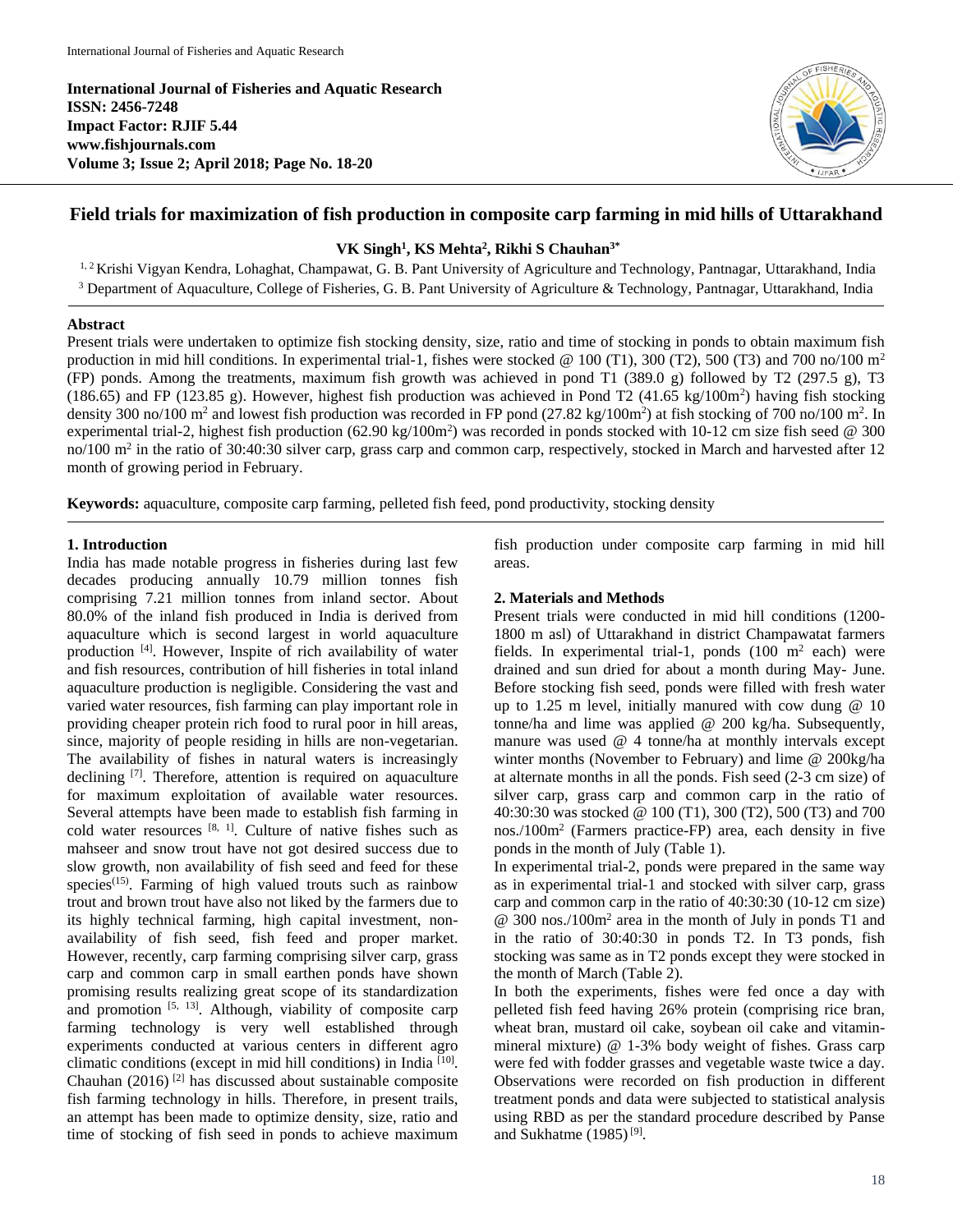**Table 1:** Fish stocking details in experimental trial 1.

| <b>Details</b>                             | <b>Experimental trials</b>       |         |         |         |
|--------------------------------------------|----------------------------------|---------|---------|---------|
|                                            | T1                               | Т2      | T3      | FP      |
| Pond size $(m2)$                           | 100                              | 100     | 100     | 100     |
| Fish seed density (no/100 m <sup>2</sup> ) | 100                              | 300     | 500     | 700     |
| Fish seed size (cm)                        | $2 - 3$                          | $2 - 3$ | $2 - 3$ | $2 - 3$ |
| Fish species ratio (S:G:C)                 | 40:30:3040:30:3040:30:3040:30:30 |         |         |         |
| Time of stocking                           | July                             | July    | July    | July    |
| Time of harvesting (crop duration in       | June                             | June    | June    | June    |
| months)                                    | (12)                             | (12)    | (12)    | (12     |

**Table 2:** Fish stocking details in experimental trial 2.

|                                                | <b>Experimental trials</b> |                   |              |  |
|------------------------------------------------|----------------------------|-------------------|--------------|--|
| <b>Details</b>                                 | T1                         | <b>T2</b>         | T3           |  |
| Pond size $(m^2)$                              | 100                        | 100               | 100          |  |
| Fish seed density (no/100 m <sup>2</sup> )     | 300                        | 300               | 300          |  |
| Fish seed size (cm)                            | $10 - 12$                  | $10 - 12$         | $10 - 12$    |  |
| $\overline{\text{Fish}}$ species ratio (S:G:C) | 40:30:30                   | 30:40:30 30:40:30 |              |  |
| Time of stocking                               | July                       | July              | March        |  |
| Time of harvesting (crop duration in           | June                       | June              | February     |  |
| months)                                        | (12)                       | (12)              | $12^{\circ}$ |  |

## **3. Results and Discussion**

Experimental trial 1 was conducted to standardize the stocking density of fish seed in the ponds. Fish seed (2-3cm size) was stocked at different densities i.e. @ 100, 300, 500 and 700 no/100m<sup>2</sup> in ponds T1, T2, T3 and FP (farmers practice), respectively, in the month of July at species ratio of 40% silver carp, 30% grass carp and 30% common carp in all the ponds. Fishes were harvested after 12 months of rearing period in June. Perusal of Table 3 revealed that maximum average fish growth (389.23 g) was achieved in pond T1, in which stocking density of fish seed was lowest i.e. 100 no/100 m<sup>2</sup>, whereas FP pond having highest fish stocking density i.e. 700 no/100 m<sup>2</sup> recorded lowest average fish growth (123.85 g). Inspite of higher average fish growth (389.23 g) and survival rate (65%) in pond T1, gross fish production was lowest i.e.  $25.30 \text{ kg}/100 \text{ m}^2$  which shows that stocking density 100 no/100 m<sup>2</sup> is less than the carrying capacity of fish ponds. On the other hand, stocking too much quantity of fish seed i.e. 700 no/100  $m^2$  in FP pond had resulted in poor survival (31.14%) and average fish growth (123.85 g), consequently, lower fish production i.e. 27.82 kg/100 m<sup>2</sup>. Higher fish stocking density causes deterioration of water quality, increases carbon dioxide level and lower the pH level of pond water resulting low fish survival and production as also opined by Jena *et al.* (2001) <sup>[6]</sup> and Singh *et al.* (2003) <sup>[11]</sup>. Highest fish production 41.65 kg/100  $m^2$  in pond T2 suggested 300 no/100 m<sup>2</sup> is optimum density of fish seed for stocking in

ponds located in mid hill areas. Tyagi and Joshi (2009) [14]. also reported better fish production at stocking density of 2.8- 4.0 fish/ $m^2$  in hill region.

Experimental trial 2 was conducted to optimize the stocking size, stocking ratio and time of stocking of fish seed. Lowest fish production i.e.  $45.76 \text{ kg}/100 \text{ m}^2$  with average growth of 305.08 g was recorded in pond T1 (Table 4) in which, 10-12 cm size fish seed was stocked @  $300 \text{ no}/100 \text{m}^2$  in the month of July at the ratio of 40% silver carp, 30% grass carp and 30% common carp. Among the three species stocked in pond T1, grass carp grew at faster rate (389.0 g) followed by common carp (258.07 g). Regular supply of fodder grasses might have contributed in appreciable growth of grass carp because growth rate of grass carp is usually better in hill conditions [14] . The growth rate of silver carp was lowest  $(185.0 \text{ g})$  which may be due to the higher density  $(40\%)$  of this species. Growth rate of silver carp in hill ponds is low due to poor pond productivity, consequently less plankton production which is preferred food of this species<sup>(13)</sup>. Increasing the density of fast growing species grass carp from 30% to 40% and reduction of silver carp from 40% to 30% had improved the average fish growth (314.0 g) in pond T2, as a result, fish production was also better  $48.68 \text{ kg}/100 \text{ m}^2$  as compared to pond T1  $(45.76 \text{ kg}/100 \text{ m}^2)$ . Higher fish production  $(60-80 \text{ kg}/100 \text{ m}^2)$  with stocking greater proportion of grass carp seed (40-45%) in hill ponds have been reported by DCFR<sup>(3)</sup>. On the other hand, only 20 kg/100 $m^2$  fish production was registered with stocking fish seed having only 11% grass carp in lower hills of Nepal<sup>[1]</sup>.

Highest fish production  $(62.90 \text{ kg}/100 \text{ m}^2)$  was recorded in pond T3, in which fishes were stocked at same size, species ratio as in pond T2 but stocked in the month of March and harvested after 12 month of growing period in February. Carp fishes grow faster in warm climate due to greater utilization efficiency of feed given to them  $[12]$ . Therefore, highest fish production in pond T3 could be attributed to the favorable warm climate received by fishes for longer duration (March to September) as compared to the fishes stocked in the month of July which experiences colder climate during most part of (October to Martch) crop duration.

#### **4. Conclusion**

It is inferred from the above results that highest fish production  $(62.90 \text{ kg}/100 \text{ m}^2)$  could be achieved by stocking 10-12 cm size fish seed @ 300no/100  $m^2$  at the ratio of 30% silver carp, 40% grass carp and 30% common carp and reared from March to February (12 month duration).

**Table 3:** Fish growth, survival and production details in experimental trial 1.

| <b>Details</b>                    | <b>Experimental trials</b> |                     |                     |                     |             |
|-----------------------------------|----------------------------|---------------------|---------------------|---------------------|-------------|
|                                   | T1                         | T2                  | T3                  | FP                  | cd at $1\%$ |
| Species wise fish growth $(g)$    |                            |                     |                     |                     |             |
| Silver carp                       | $253.0^{a,b}$              | $197.0^{\circ}$     | 102.0 <sup>b</sup>  | $73.0^{a,c}$        | 91.44       |
| Grass carp                        | $550.0^{a,b}$              | $430.0^{c,d}$       | $275.0^{b,d}$       | $195.0^{a,c}$       | 128.09      |
| Common carp                       | $390.0^{a,b}$              | $310.0^\circ$       | 210.0 <sup>b</sup>  | $135.0^{a,c}$       | 127.15      |
| Average fish growth (g)           | 389.23 <sup>a</sup>        | 297.50 <sup>a</sup> | 186.65 <sup>a</sup> | 123.85 <sup>a</sup> | 45,47       |
| Average fish survival (%)         | $65.0^{a,b}$               | $46.66^{a,b}$       | 34.60 <sup>b</sup>  | 31.14 <sup>a</sup>  | 4.29        |
| Average fish production (kg/pond) | 25.30 <sup>b</sup>         | $41.65^{a,b}$       | 32.29 <sup>b</sup>  | $27.82^{\rm a}$     | 5.20        |
| Fish production (kg/ha)           | 2530                       | 4165                | 3229                | 2782                | ٠           |

Figures having same superscript in each row are significantly different from each other at 1% level of significance